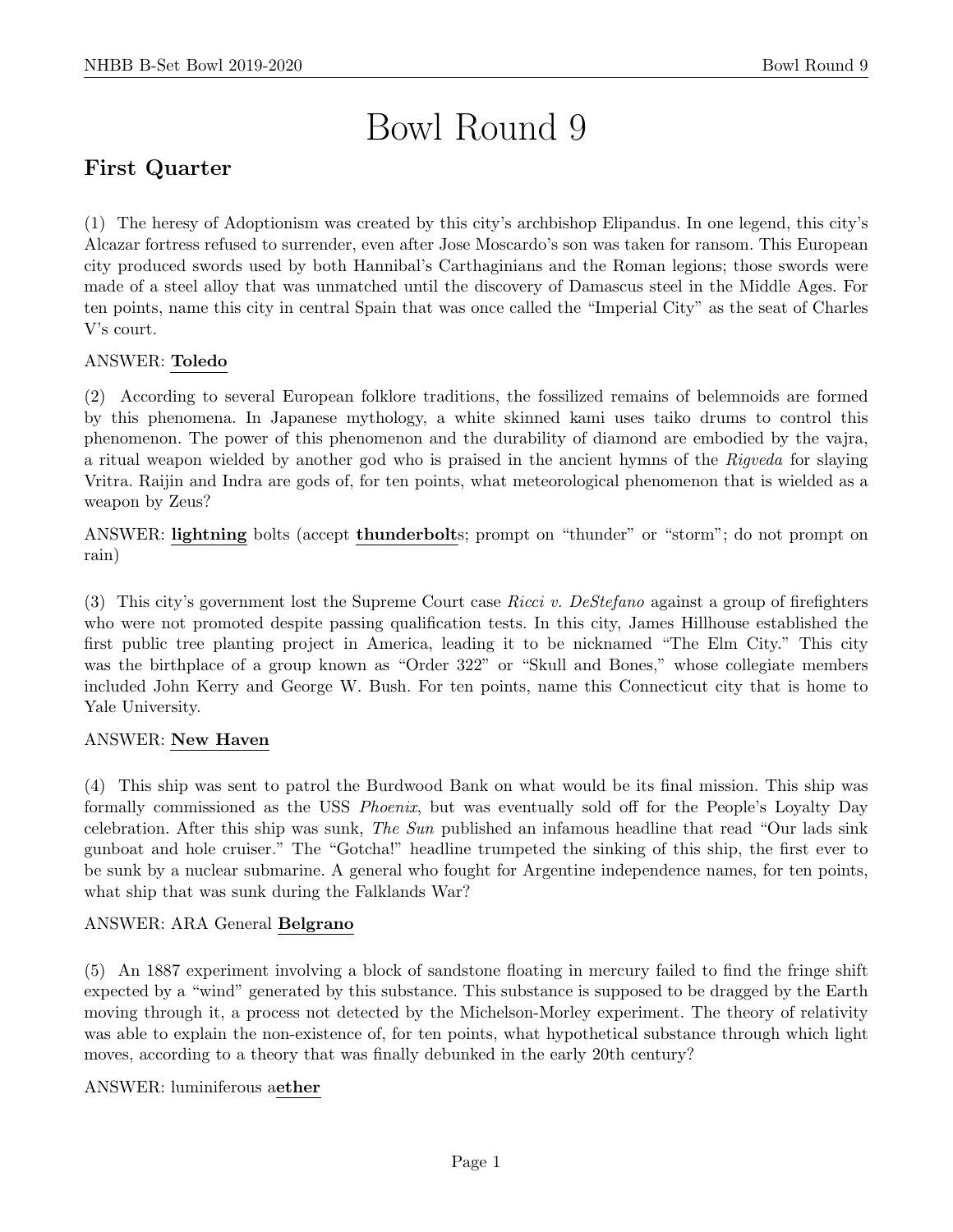(6) This battle began despite the peacemaking efforts of Marcus Ambustus; negotiations broke down when one side began to fight with Clusium. This battle's result forced the losing side to recall Camillus from exile in Veii and appoint him dictator; Camillus eventually returned and forced the Senones back from the Capitoline Hill. The winning commander in this battle allegedly threw his sword on a scale after demanding 1,000 pounds of gold to be paid as ransom, declaring "woe to the vanquished." For ten points, name this 390 BC battle that allowed Brennus to sack Rome.

## ANSWER: Battle of the Allia River

(7) An opera titled for one of these people ends with a chorus singing "Glory, Glory to you." One of these people falls in love with Marfa in a Rimski-Korsakov opera titled for one of these people's Bride. The hero Susanin leads Poles into a blizzard in a Mikhail Glinka opera titled A Life for one of these people. The song "flow, flow bitter tears" ends a Modest Mussorgsky opera in which one of these leaders gives the throne to his son Fyodor. Boris Godunov held, for ten points, what position that was abolished with the fall of the Romanovs?

ANSWER: tsar of Russia (or czar of Russia; prompt on partial answers, including "emperor of Russia")

(8) A settlement known as Keshet was created on the grounds where this region's primary city of Quneitra had been burned to the ground. The southern portion of Mount Hermon extends into this region, where the Purple Line was created after a ceasefire during the 1973 Yom Kippur War. In the aftermath of a 1967 war, over 100,000 refugees fled this region. For ten points, name this plateau region of the Levant that Israel captured from Syria during the Six Day War.

## ANSWER: Golan Heights

(9) This man was lampooned as an "anti-poverty czar" by Jack Anderson while Director of the Office of Economic Opportunity under Nixon. This man replaced James Schlesinger after the Halloween Massacre, becoming the youngest Secretary of Defense in U.S. history. This man's visit with Saddam Hussein during the Reagan administration came under scrutiny during his later second term as Defense Secretary, when he oversaw the Abu Ghraib prison complex. For ten points, name this Secretary of Defense under George W. Bush who oversaw the wars in Afghanistan and Iraq.

## ANSWER: Donald Rumsfeld

(10) The Body of Liberties was established as a legal code for this colony, which was bounded by the "Old Colony Line." Midwife Margaret Jones was hanged in this colony after her patients got sicker. John Cotton was an early settler in this colony, the first American colony to legalize slavery. During the Antinomian Controversy, Anne Hutchinson was banished from this colony. Governor John Winthrop delivered the "City upon a hill" sermon in, for ten points, what English colony founded by Puritans that was centered on Salem and Boston?

ANSWER: Massachusetts Bay Colony (prompt on Massachusetts)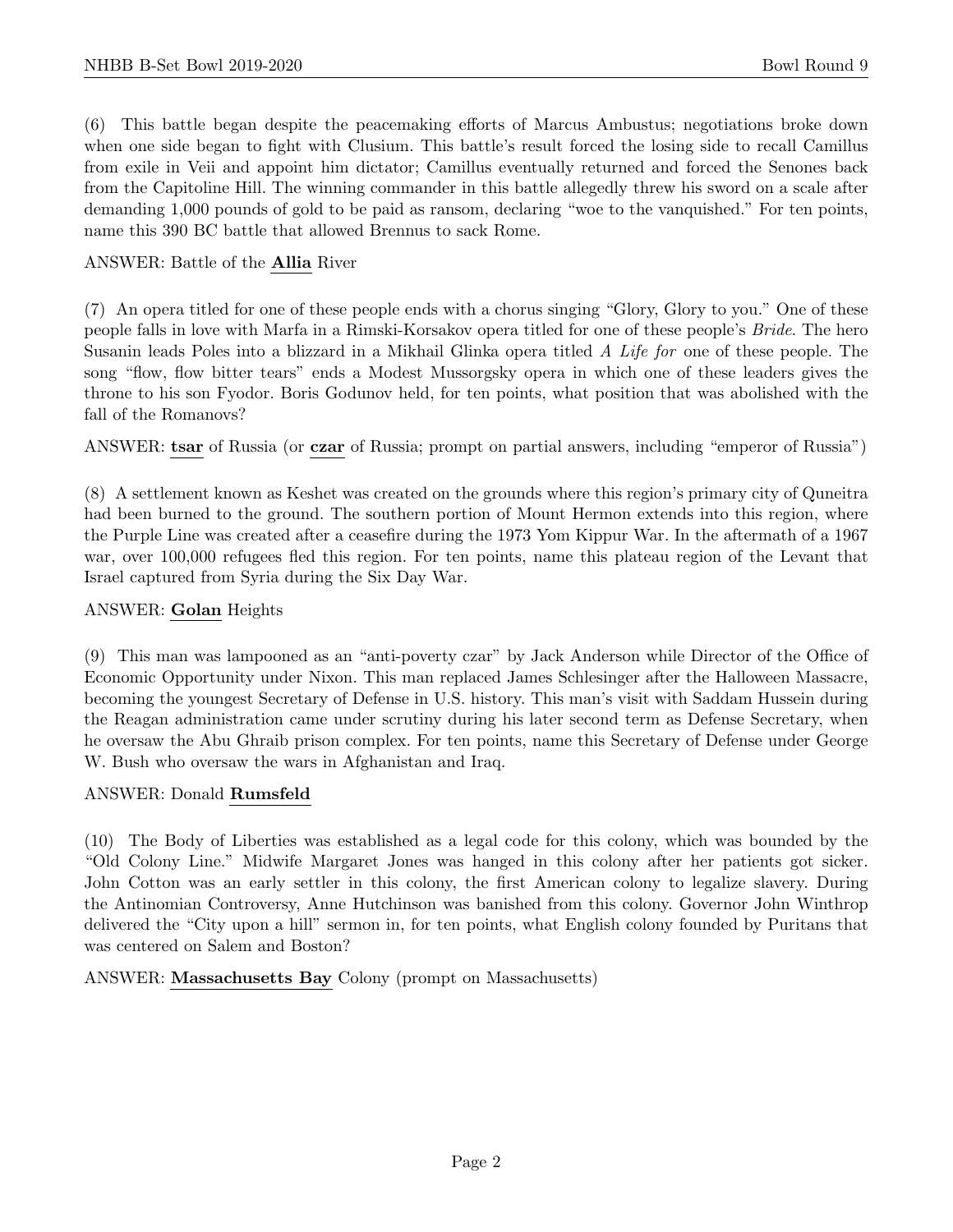# Second Quarter

(1) This group conspired with Amalric of Tyre to overthrow Henry II of Cyprus. This group was allowed to pay no taxes and travel freely across borders by Pope Innocent II's papal bull *Omne Datum Optimum*, which may have been prompted by support from this group's patron, Bernard of Clairvaux. This group relieved Baldwin IV's forces at Montgisard. Members of this group were arrested for heresy by Philip IV, after which many joined the Knights Hospitaller. For ten points, name this chivalric order active in the crusades.

## ANSWER: Knights Templar (or The Poor Fellow-Soldiers of Christ and of the Temple of Solomon; accept Order of Soloman's Temple)

BONUS: The Knights Templar were officially dissolved by this Pope, whose refusal to move to Rome ushered in the Avignon Papacy.

## ANSWER: Clement V (prompt on Clement)

(2) In one speech, this man condemned a senator for taking "a mistress...polluted in the sight of the world;" after that speech, Laurence Keitt brandished a pistol to prevent a brawl from breaking out. This man used Don Quixote and Sancho Panza as comparisons for Andrew Butler and Stephen Douglas after they wrote an 1854 act. For ten points, name this Republican, a Massachusetts senator who gave "The Crime Against Kansas" speech and was caned by Preston Brooks.

## ANSWER: Charles Sumner

BONUS: As chairman of the Senate Foreign Relations Committee, Charles Sumner helped defuse this 1861 affair, which began after the U.S. Navy captured two Confederate ambassadors to the British.

## ANSWER: Trent affair

(3) Churches named for this commodity dotted East Anglia in England and were named due to the largest donations coming from rich local merchants. "Owlers" smuggled this good out of England. In 1378, workers of this industry fought to form a government of disenfranchised craftsmen in Florence after leading the Ciompi Rebellion. The Navigation Acts banned the American colonies from buying this textile commodity except from England. Mohair and angora are types of, for ten points, what textile that is most commonly sheared from sheep?

ANSWER: wool (prompt on "textile" and similar generic terms before "textile" is read; do not prompt on "clothing")

BONUS: One of the more notable Wool Churches is St. Agnes' Church in this eastern English county, which shares its name with a Virginia city in the Hampton Roads region.

## ANSWER: Norfolk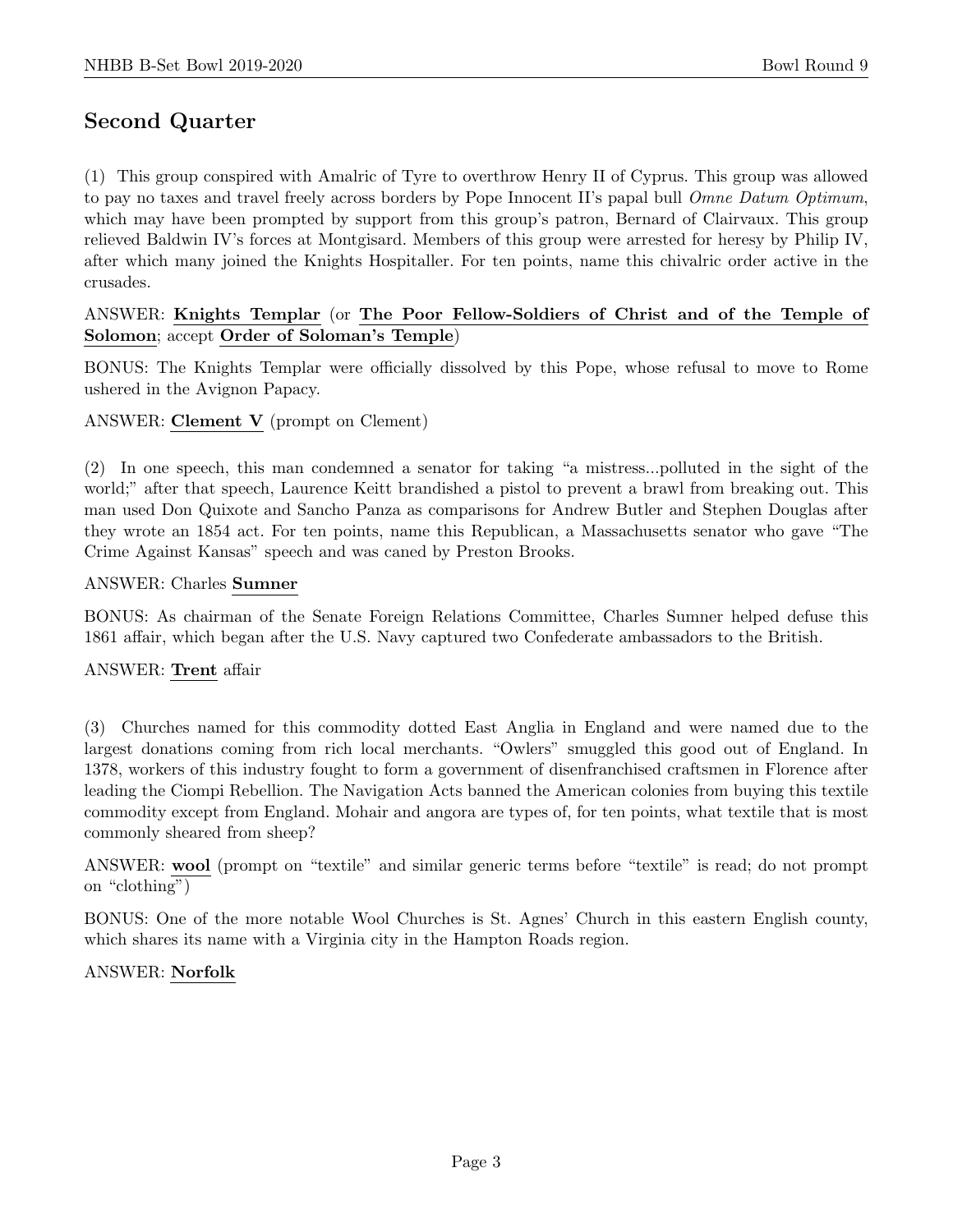(4) One of these events that affected the Selk'nam in the Tierra del Fuego was led by Romanian-Argentine engineer Julius Popper, who designed the city of Havana. Dmitry Milyutin carried out one of these events, forcing many Circassians to be quarantined in lazarettos in the Ottoman Empire. Lothar von Trotha committed one of these actions in Namibia after the Herero and the Nama rebelled against German rule, and another of these events occurred in modern Sudan in the Darfur region. For ten points, give this term for an atrocity against an entire racial group, such as the Holocaust.

## ANSWER: genocides

BONUS: This Polish-Jewish lawyer coined the word genocide and described the Holodomor as "the destruction of the Ukrainian nation," a "classic example of Soviet genocide".

## ANSWER: Raphael Lemkin

 $(5)$  In 2006, this man was ultimately convicted of insider trading in Société Générale, a French bank that he had invested in in 1988. This man made over a billion dollars on September 16, 1992, known as Black Wednesday, because this man held a ten billion dollar short position on the pound; as a result, he became known as "the man who broke the Bank of England." Charter 77 and Solidarity were among the political groups funded by this man, who has been a common target of American right-wing pundits and anti-Semites. For ten points, name this Hungarian born founder of the philanthropic Open Society Foundations, a liberal activist and investor.

## ANSWER: George Soros

BONUS: This Prime Minister of Malaysia blamed "a Jew" - implied to be Soros - for destroying his country's economy in 1997.

## ANSWER: Mahathir bin Mohamad

(6) William Gilpin was the first governor of this territory, where Lewis Ralston found gold at a creek now named for him. George Custer won the Battle of Washita River in this territory where, in 1864, volunteers under John Chivington massacred members of the Cheyenne and Arapaho tribes. President Grant made this territory a state in 1876. For ten points, name this territory to which the "Fifty-Niners" migrated during the Pike's Peak Gold Rush.

## ANSWER: Colorado Territory

BONUS: John Chivington's men killed hundreds of Cheyenne and Arapaho people, mostly women and children, in this November 1864 massacre.

## ANSWER: Sand Creek Massacre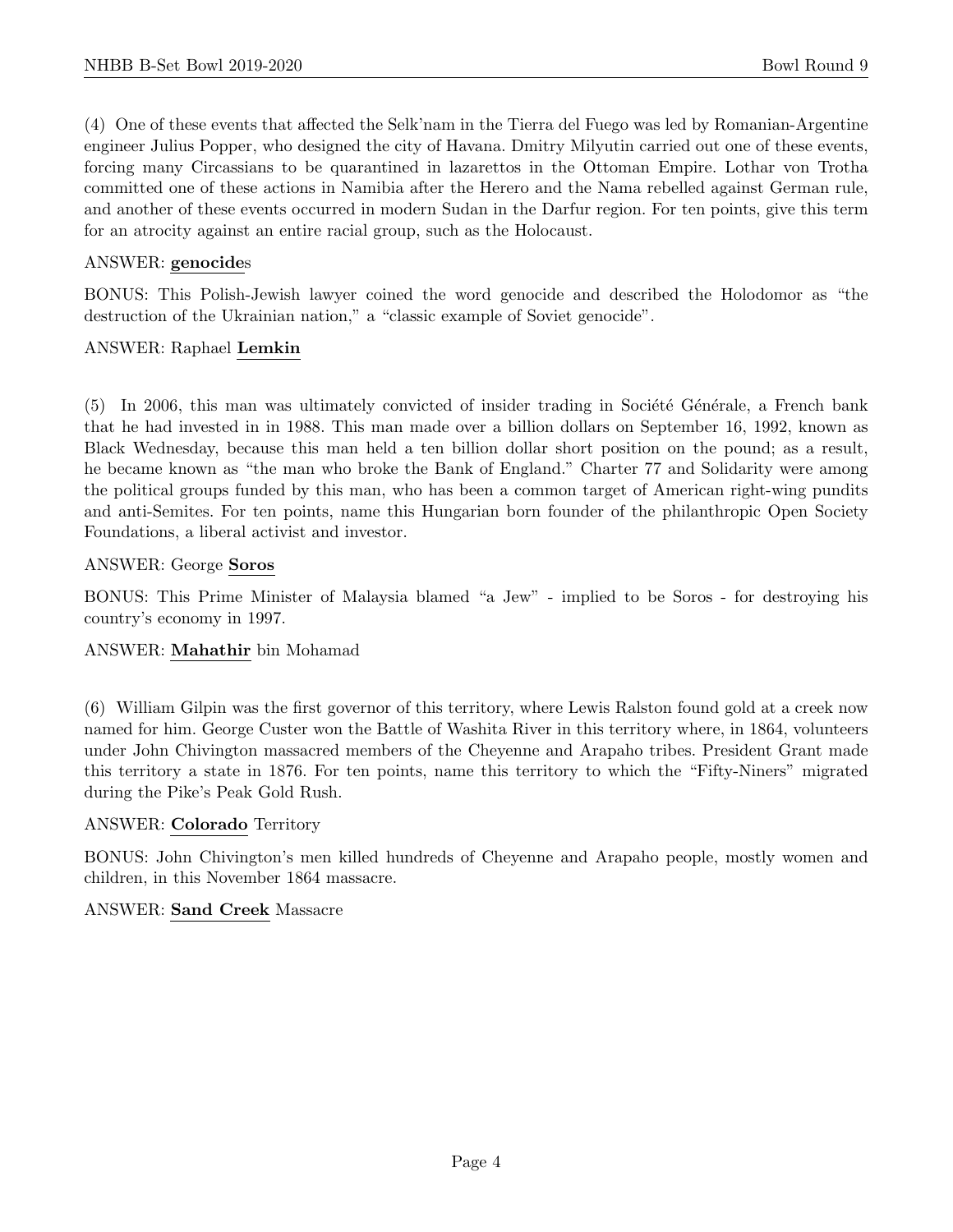(7) A Washington, DC memorial to this event commemorates the deaths of Francis David Millet and Archibald Butt; William Howard Taft spoke at Butt's funeral. Gertrude Vanderbilt Whitney designed another memorial in Washington, D.C. that was "Erected by the Women of America" for the "Brave Men who Perished" in this event to "Save Women and Children." Graves of unknown victims of this event in Halifax, Nova Scotia are marked with the date "15 April 1912" and were established through a trust from the White Star Line. For ten points, name this event in which over 1,500 people died after a collision with an iceberg.

## ANSWER: sinking of the RMS Titanic

BONUS: The musicians of the Titanic were honored with a memorial in Southampton that was destroyed by German bombers in 1940 and replaced in 1990. The memorial includes an inscription of the opening bars of this song, legendarily the last song played by the Titanic musicians as the ship sank.

## ANSWER: Nearer, My God, to Thee

(8) This object gained a nickname after a leader promised, "we'll show you!" at a United Nations assembly, leading it to become known as "Kuzma's mother." A Tu-95V was equipped with reflective white paint to protect Andrei Durnovtsev during a test of this object, which built on the RDS-37 design. This object was tested at Severny Island in Novaya Zemlya, releasing 51 megatons of energy. For ten points, name this Soviet bomb, the strongest nuclear weapon ever detonated.

## ANSWER: Tsar Bomba

BONUS: The team that built Tsar Bomba included this Russian physicist who became a disarmament peace activist shortly thereafter. The European Parliament awards an annual prize for Freedom of Thought named after this man.

ANSWER: Andrei Sakharov (accept Sakharov Prize)

# Third Quarter

The categories are  $\dots$ 

- 1. Japanese-American Internment
- 2. First Triumvirate
- 3. Chinese Unrest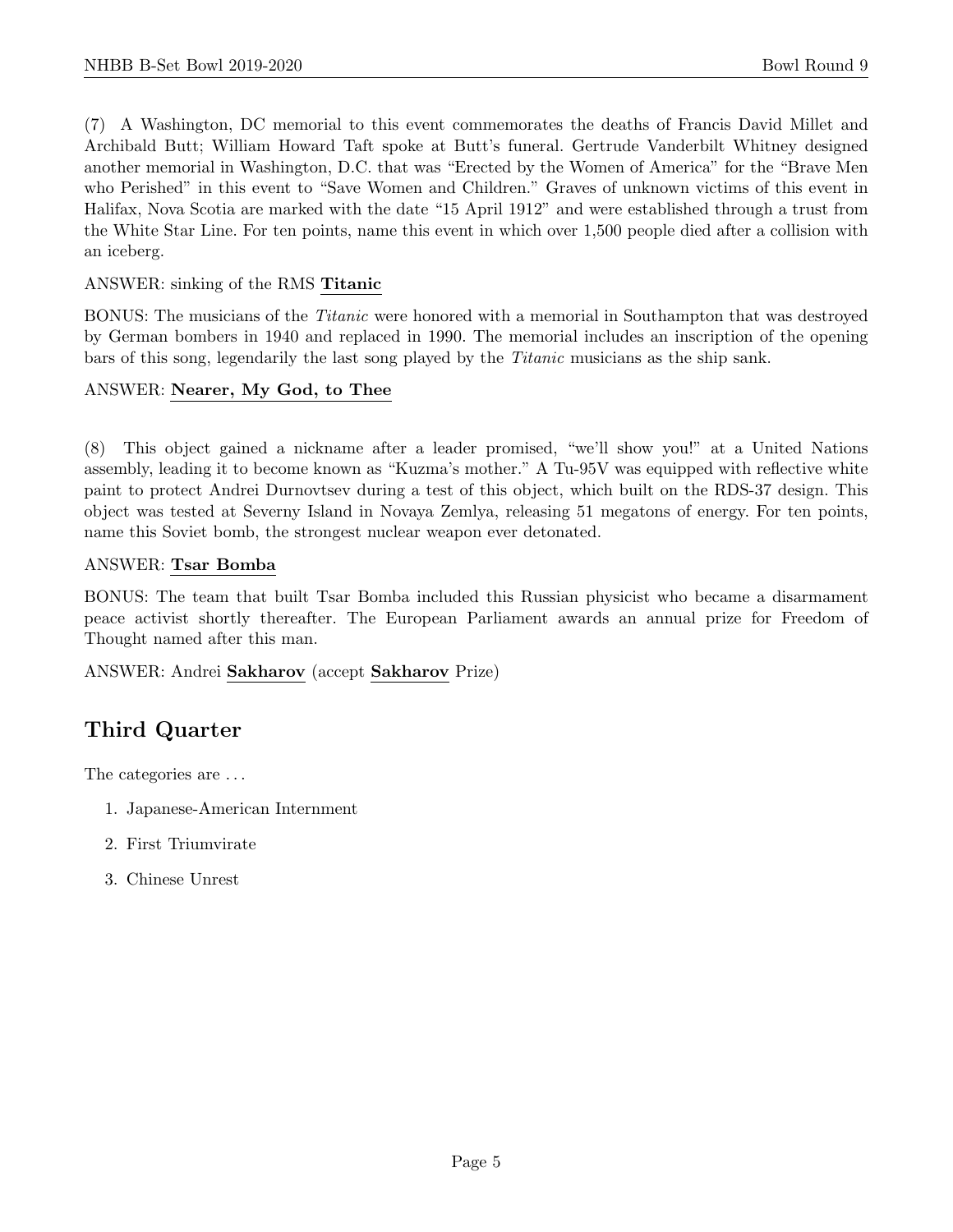Japanese-American Internment

Name the...

(1) War in which the United States started interning the Japanese-Americans after Pearl Harbor.

## ANSWER: World War II

(2) Government program whose neighborhood-level data, collected every 10 years, was used to identify Japanese for internment.

## ANSWER: US Census Bureau

(3) Large camp in California's Owens Valley, the first to be constructed.

ANSWER: Manzanar War Relocation Center (accept any additional information with Manzanar)

(4) Executive order, issued by FDR, that implemented internment.

## ANSWER: Executive Order 9066

(5) California politician, Attorney General until 1943 and Governor after, who publicly pushed for internment.

## ANSWER: Earl Warren

(6) Activist who lost a 1944 Supreme Court case upholding the legality of the exclusion zones.

ANSWER: Fred Korematsu (accept Korematsu v. US)

(7) Justice who wrote the majority opinion of that case, holding that protection outweighed civil liberties.

## ANSWER: Hugo Black

(8) General who oversaw the internment through his Military Proclamation Number 1, claiming it was merely an evacuation.

ANSWER: John L. Dewitt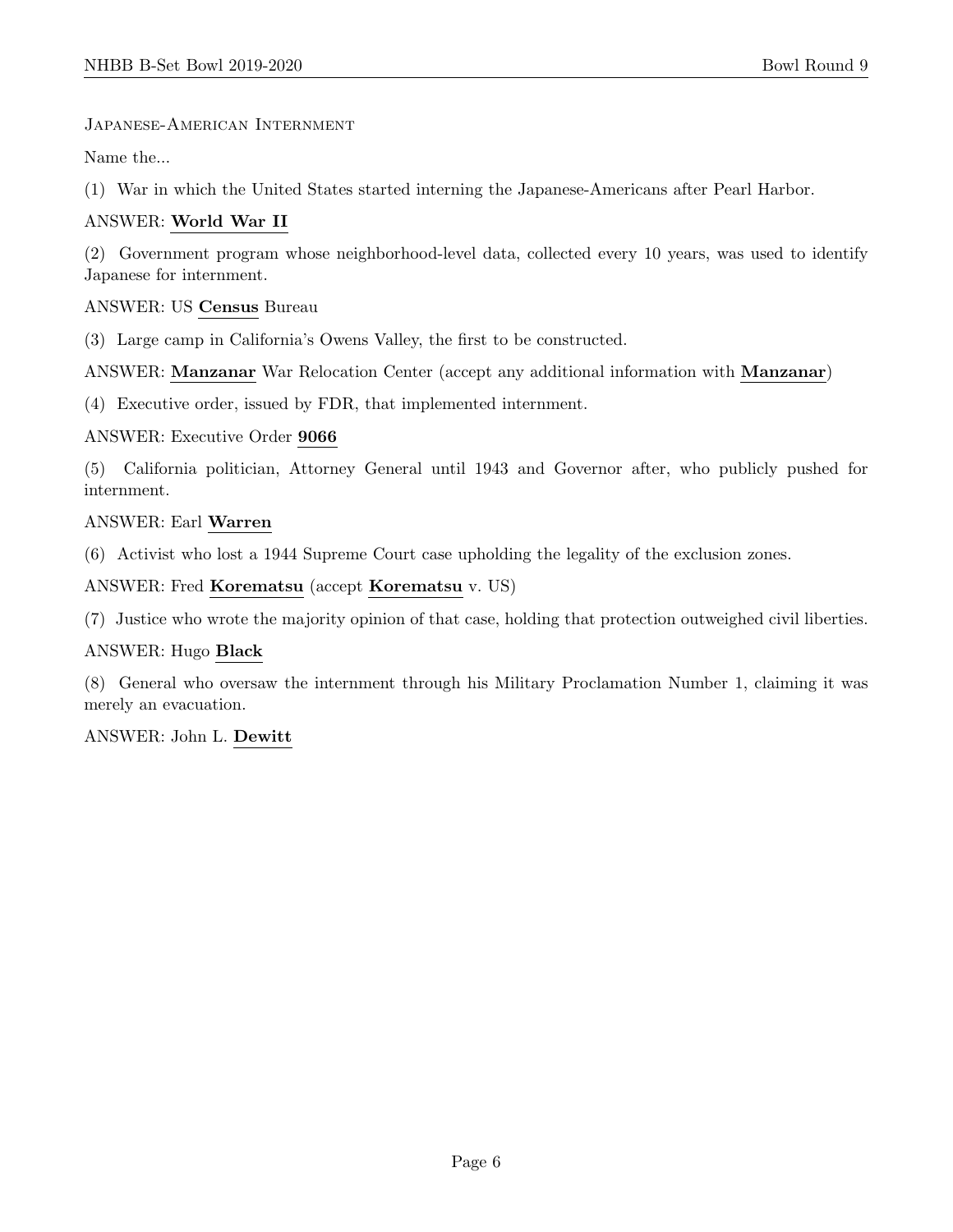## FIRST TRIUMVIRATE

Name the...

(1) Most politically connected member of the three, who was assassinated on the Ides of March.

## ANSWER: Gaius Julius Caesar (prompt on Caesar)

(2) Richest of the three, who fought the Parthians in 53 BC.

## ANSWER: Marcus Licinius Crassus

(3) Third member of the Triumvirate, known as "the Great," who was beheaded after losing the Battle of Pharsalus.

## ANSWER: Pompey the Great (accept Gnaeus Pompeius Magnus)

(4) Military celebration for performance in Hispania that was abandoned to allow one member to stand for consul.

## ANSWER: (Caesar's) triumph

(5) Woman, a daughter of one member married to another, whose death in childbirth in 54 BC darkened the alliance.

## ANSWER: Julia

(6) 53 BC battle where the first of the three to die was killed, officially ending the alliance.

## ANSWER: Battle of Carrhae

(7) Populist who gave away grain to the poor during the Triumvirate and was murdered on the Appian Way in 52 BC.

## ANSWER: Publius Clodius Pulcher

(8) Co-consul in 59 BC who had feces poured on him at the Temple of Castor and Pollux while opposing the Triumvirate on a bill.

## ANSWER: Marcus Calpurnius Bibulus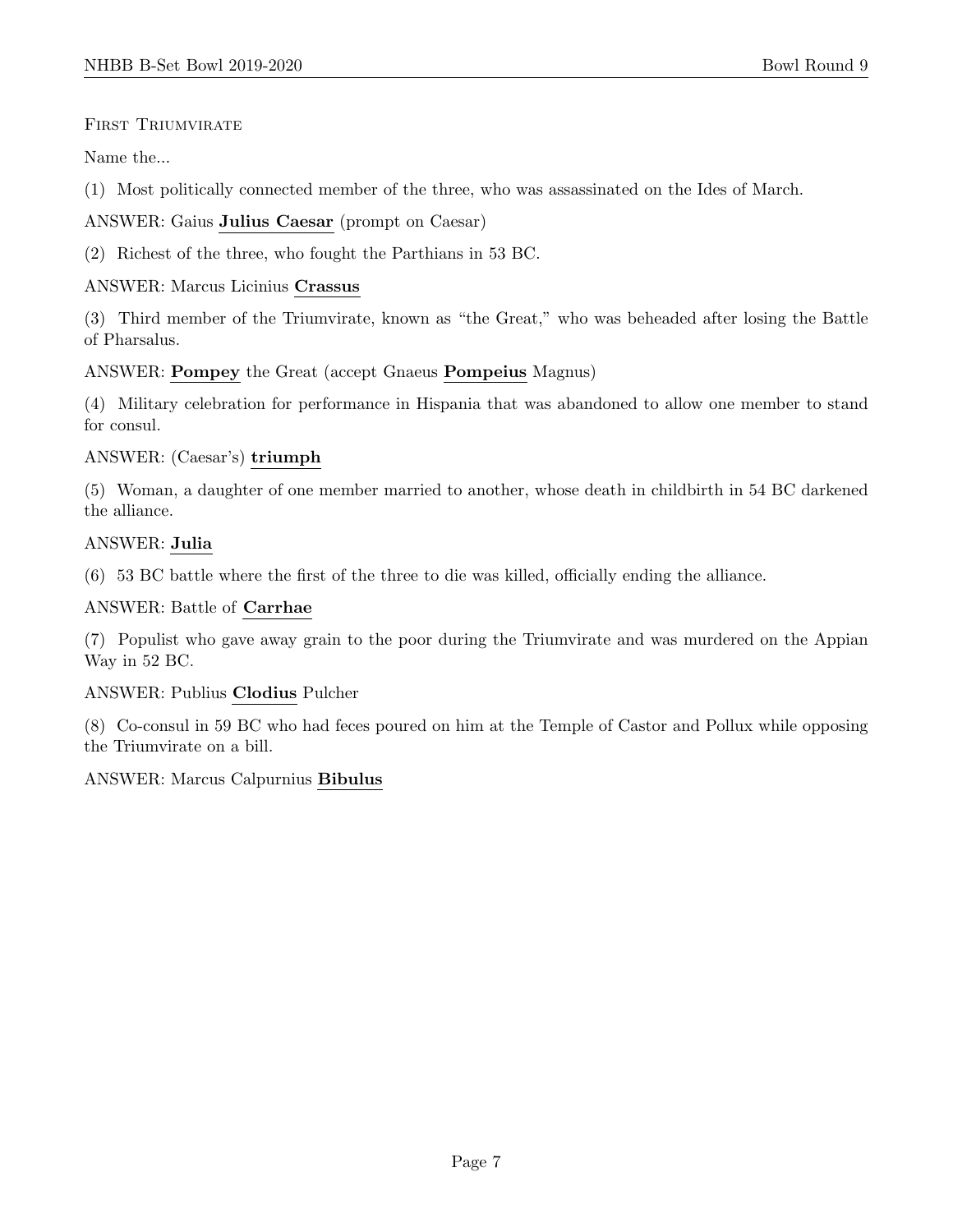Chinese Unrest

Name the Chinese rebellion that was...

(1) Supported by the Qing Dynasty, and was defeated by the western Eight-Nation Alliance in 1901.

ANSWER: Boxer Rebellion (accept Yihetuan Movement)

(2) Led by a supposed brother of Jesus named Hong Xiuquan and established a heavenly kingdom in Nanjing.

## ANSWER: Taiping Rebellion

(3) Led by the Zhang family and which led to the Three Kingdoms period.

ANSWER: Yellow Turban Rebellion (accept Yellow Scarves Rebellion)

(4) Carried out by followers of a hybrid Buddhism movement, named for a flower.

ANSWER: White Lotus Rebellion

(5) Led by Zhang Lu, whose adherents had to donate food to enter; they surrendered to Cao Cao [sow sow] in 215 AD.

ANSWER: Way of the Celestial Masters (accept Way of the Five Pecks of Rice; accept Wu dou Mi Dao)

(6) Led by Zhu Yuanzhang, who eventually named himself the Hongwu Emperor, against the Yuan.

## ANSWER: Red Turban Rebellion (accept Red Scarves Rebellion; accept Hongjin Qiyi)

(7) Sparked by the Wuchang Uprising; it ended imperial rule in China in 1911.

ANSWER: Xinhai Revolution

(8) Led by farmers against the Xin [shin] dynasty; it was named for its followers' painting their faces to appear like demons.

ANSWER: Red Eyebrows (accept Chimei)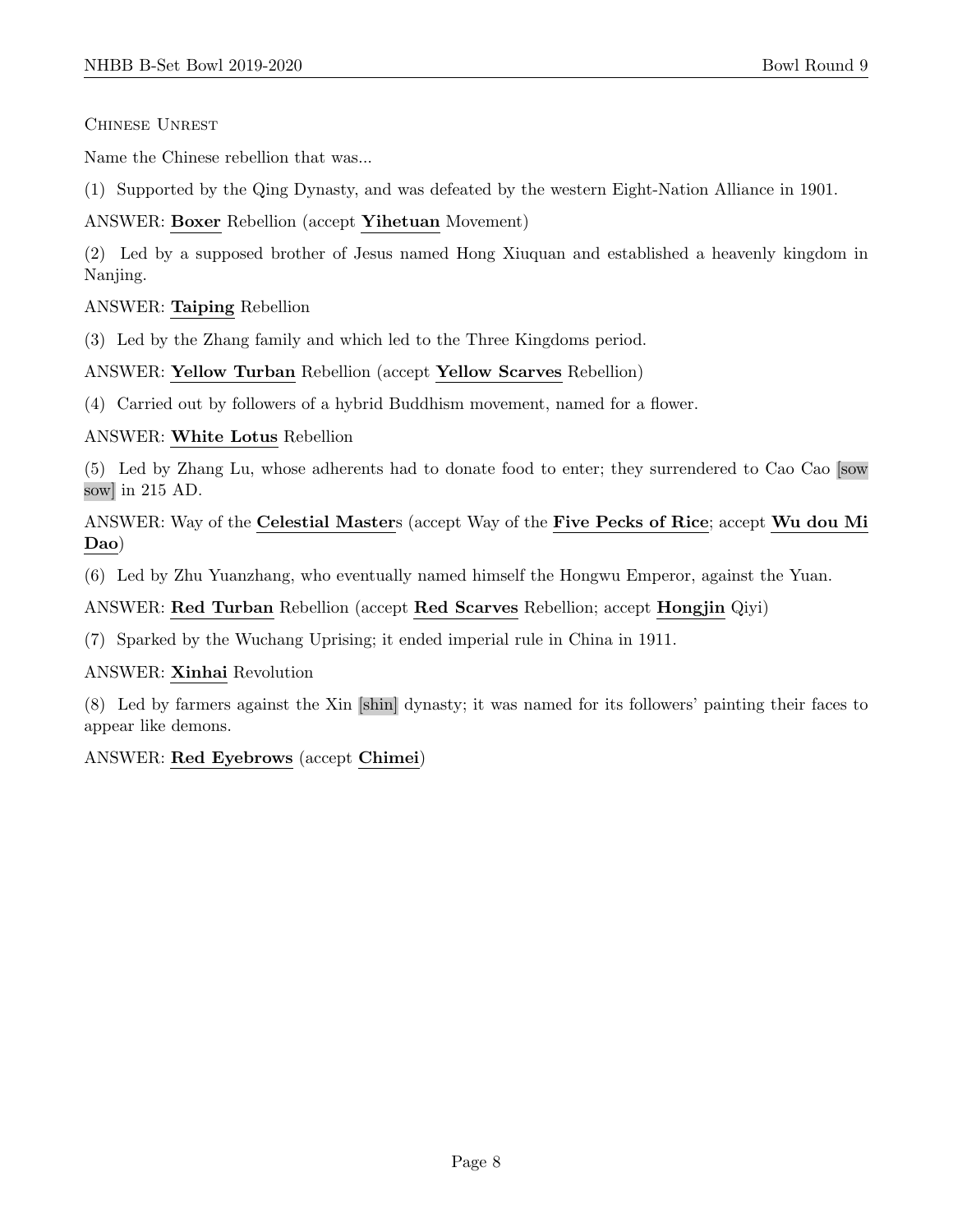# Fourth Quarter

(1) This battle's losing commander declared that "we are in the chamber pot" after falling into a trap near La Moncelle. A failed attempt to break out at Floing led to the death of Jean Margueritte during this battle. Officer casualties in this battle forced Auguste  $(+)$ Ducrot to take command before he, too, was replaced by Emmanuel Wimpffen. This battle began when Patrice MacMahon attempted to lift the Siege of Metz, only to be surrounded. The (\*) Second French Empire fell after, for ten points, what battle of the Franco-Prussian War that led to the capture of Napoleon III?

ANSWER: Battle of Sedan

(2) Octavio Paz invited this man to a 1990 conference where he cited the example of the PRI to claim that "Mexico is the perfect dictatorship." As a FREDEMO party candidate, this man won the first round of a 1990 presidential election but lost the run-off to a dark horse candidate from the right-wing Cambio 90 ticket,  $(+)$  Alberto Fujimori. The dictatorship of Manuel Odria is the setting of *Conversation in the Cathedral*,  $a$  (\*) novel by, for ten points, what Peruvian politician and author of *Aunt Julia and the Scriptwriter* who won the 2010 Nobel Prize in Literature?

ANSWER: Mario Vargas Llosa (prompt on partial last names)

(3) Elizabeth Drinker unsuccessfully appealed to this woman in an attempt to free a group of Quaker soldiers who failed to give a loyalty oath. This woman's marriage to Daniel Parke Custis ended with his death, leaving her with over 300  $(+)$  slaves and a massive estate at age 25. In 1777, this woman attended a production of the play Cato put on by soldiers at (\*) Valley Forge during a visit to meet her more famous second husband. For ten points, name this matriarch of Mount Vernon, the wife of George Washington.

ANSWER: Martha Washington (accept Martha Dandridge; accept Martha Custis before "Custis" is mentioned)

(4) The remains of dome shaped huts have been found on this island at Mount Sandel. Hundreds of wedge tombs, including the Hag's Bed, were built facing the setting sun in the north of this island. This island's Neolithic monument (+) Newgrange features a burial chamber that lights up during the winter solstice; that monument is found just west of **Drogheda [draw-duh] on the (\*)** River Boyne. For ten points, name this European island that was settled by the Gaels before the 1169 Norman invasion from Britain to the east.

ANSWER: Ireland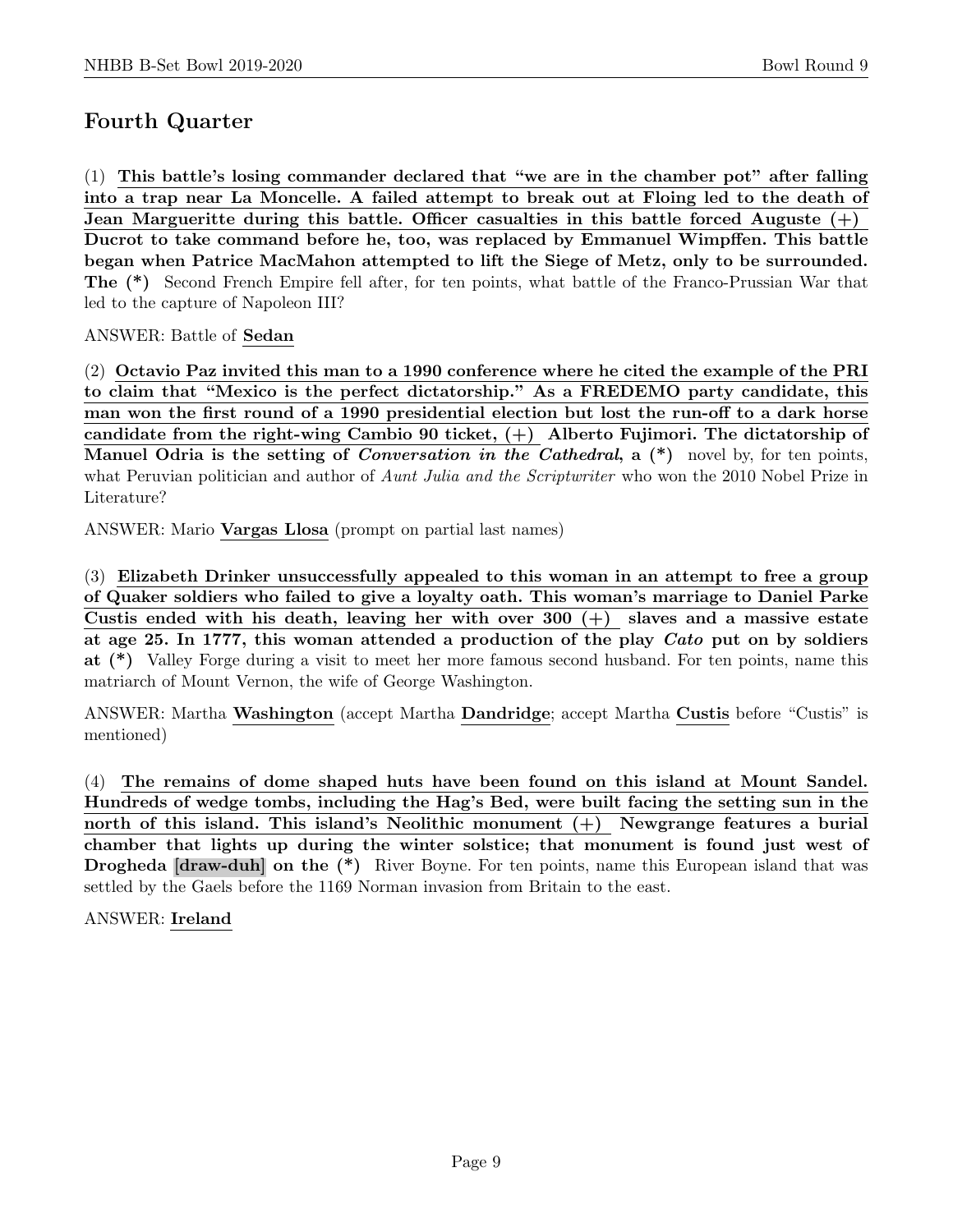(5) Among the thousands of birch bark manuscripts excavated in this city are homework assignments from a six-year-old named Onfim. A ruler of this city ascended to the throne after overthrowing his brother with the assistance of Sartaq Khan and the Golden Horde. This city was saved from a  $(+)$  Swedish invasion by the victory of a teenage prince at the Battle of Neva. This city's namesake republic was annexed by Muscovy under Ivan III. A prince of this city defeated the (\*) Teutonic Knights on the frozen Lake Peipus in the 1242 Battle of the Ice. For ten points, name this powerful medieval Russian city, the home of Alexander Nevsky.

## ANSWER: Novgorod

 $(6)$  This man starred as Genghis Khan in The Conqueror, a 1956 movie that was filmed downwind of nuclear testing grounds in Nevada; this man died of possibly-related stomach cancer in 1979. This man, who was nominated for an Oscar as a producer on a 1960 film about the  $(+)$  Alamo, won his only Oscar in 1969 for playing Rooster Cogburn in  $(*)$  True Grit. The Shootist, The Searchers, and Stagecoach are among the over 100 films to feature, for ten points, what American western film star?

ANSWER: John Wayne (accept Marion Morrison)

(7) During this battle, one side's advances up Edson's Ridge forced the other side to call up reinforcements from the Kokoda Track. Supplies in this battle were taken down "the slot" under a system known as the Tokyo Express. This battle was codenamed Operation  $(+)$ Watchtower and featured the capture of Savo and Tulagi Islands. This battle was initiated to capture the airstrip at (\*) Henderson Field, which was to be used as a base for further attacks in the Pacific. For ten points, name this 1943 battle over a namesake island in the Solomons.

## ANSWER: Battle of Guadalcanal

(8) This leader was supported by the British contingency plan Giralda, which would have prevented a coup attempt by the rival Umma party. Many of this leader's reforms were undone by the "everything goes" policy of successor Ali Mwinyi. Following a dispute over his country's (+) Kagera region, this leader restored Milton Obote to power in Uganda over the defeated Idi Amin. This leader's policy of (\*) ujamaa was outlined in his Arusha Declaration, a manifesto of African socialism. Zanzibar and Tanganyika were unified during the tenure of, for ten points, what first president of Tanzania?

## ANSWER: Julius Nyerere